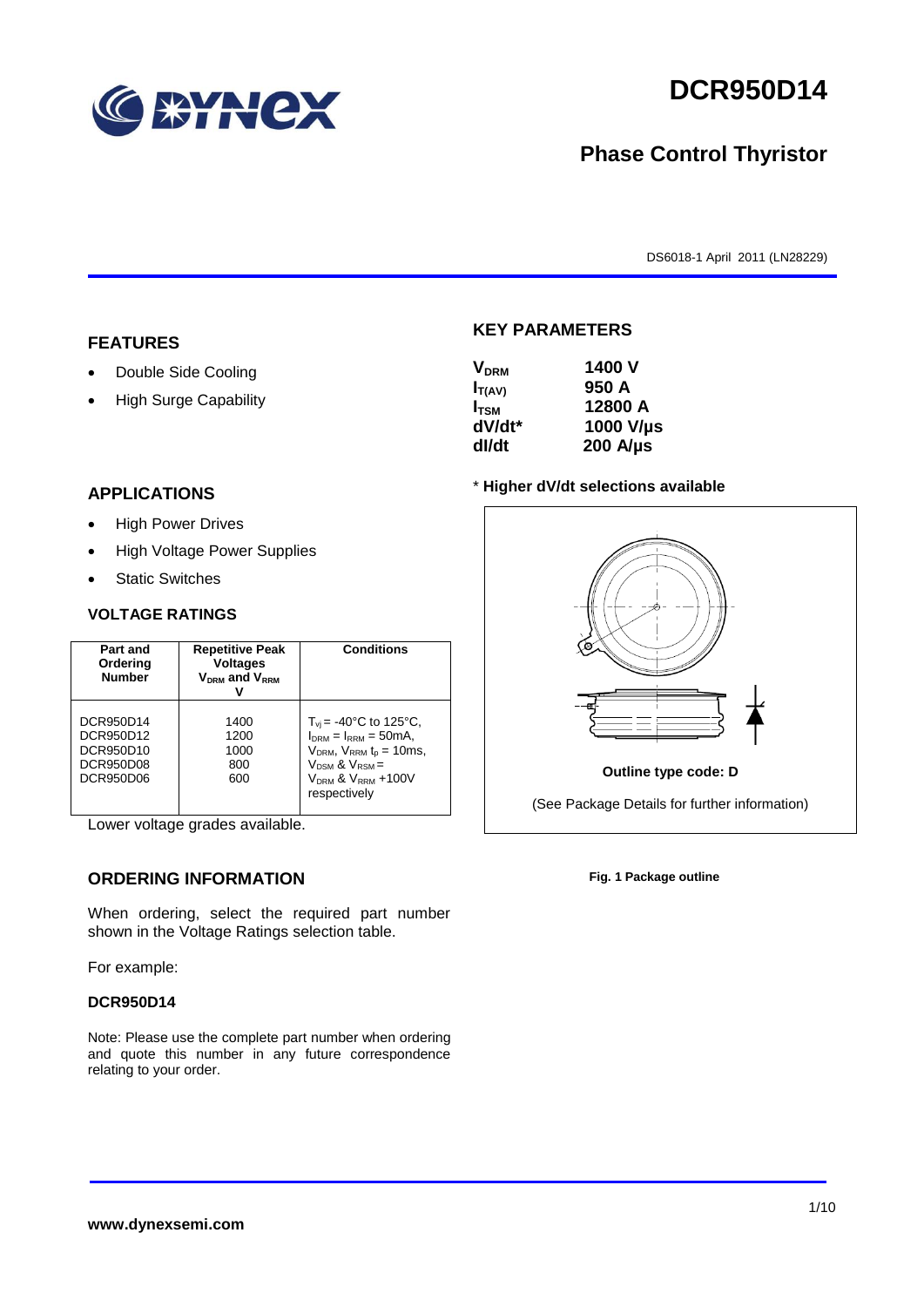

# **CURRENT RATINGS**

**Tcase = 60°C unless stated otherwise**

| Symbol             | <b>Parameter</b>                     | <b>Test Conditions</b>   |      | <b>Units</b> |  |
|--------------------|--------------------------------------|--------------------------|------|--------------|--|
| Double Side Cooled |                                      |                          |      |              |  |
| $I_{T(AV)}$        | Mean on-state current                | Half wave resistive load | 950  | A            |  |
| $I_{T(RMS)}$       | RMS value                            | $\overline{\phantom{a}}$ | 1490 | Α            |  |
| Iт                 | Continuous (direct) on-state current | $\overline{\phantom{a}}$ | 1340 | Α            |  |

### **SURGE RATINGS**

| Symbol       | <b>Parameter</b>                        | <b>Test Conditions</b>                           | Max.  | Units             |
|--------------|-----------------------------------------|--------------------------------------------------|-------|-------------------|
| <b>I</b> TSM | Surge (non-repetitive) on-state current | 10ms half sine, $T_{\text{case}} = 125^{\circ}C$ | 12.8  | kA                |
| $l^2t$       | $I2t$ for fusing                        | $V_R = 0$                                        | 0.819 | MA <sup>2</sup> s |

## **THERMAL AND MECHANICAL RATINGS**

| Symbol           | <b>Parameter</b>                      | <b>Test Conditions</b>    |    | Min.  | Max.  | <b>Units</b> |
|------------------|---------------------------------------|---------------------------|----|-------|-------|--------------|
| $R_{th(j-c)}$    | Thermal resistance – junction to case | Double side cooled        | DC |       | 0.035 | °C/W         |
| $R_{th(c-h)}$    | Thermal resistance – case to heatsink | Double side cooled        | DC |       | 0.01  | °C/W         |
| $T_{\nu j}$      | Virtual junction temperature          | <b>Blocking VDRM/VRRM</b> |    |       | 125   | °C           |
| $T_{\text{stg}}$ | Storage temperature range             |                           |    | $-40$ | 140   | °C           |
| $F_m$            | Clamping force                        |                           |    | 8     | 12    | kN           |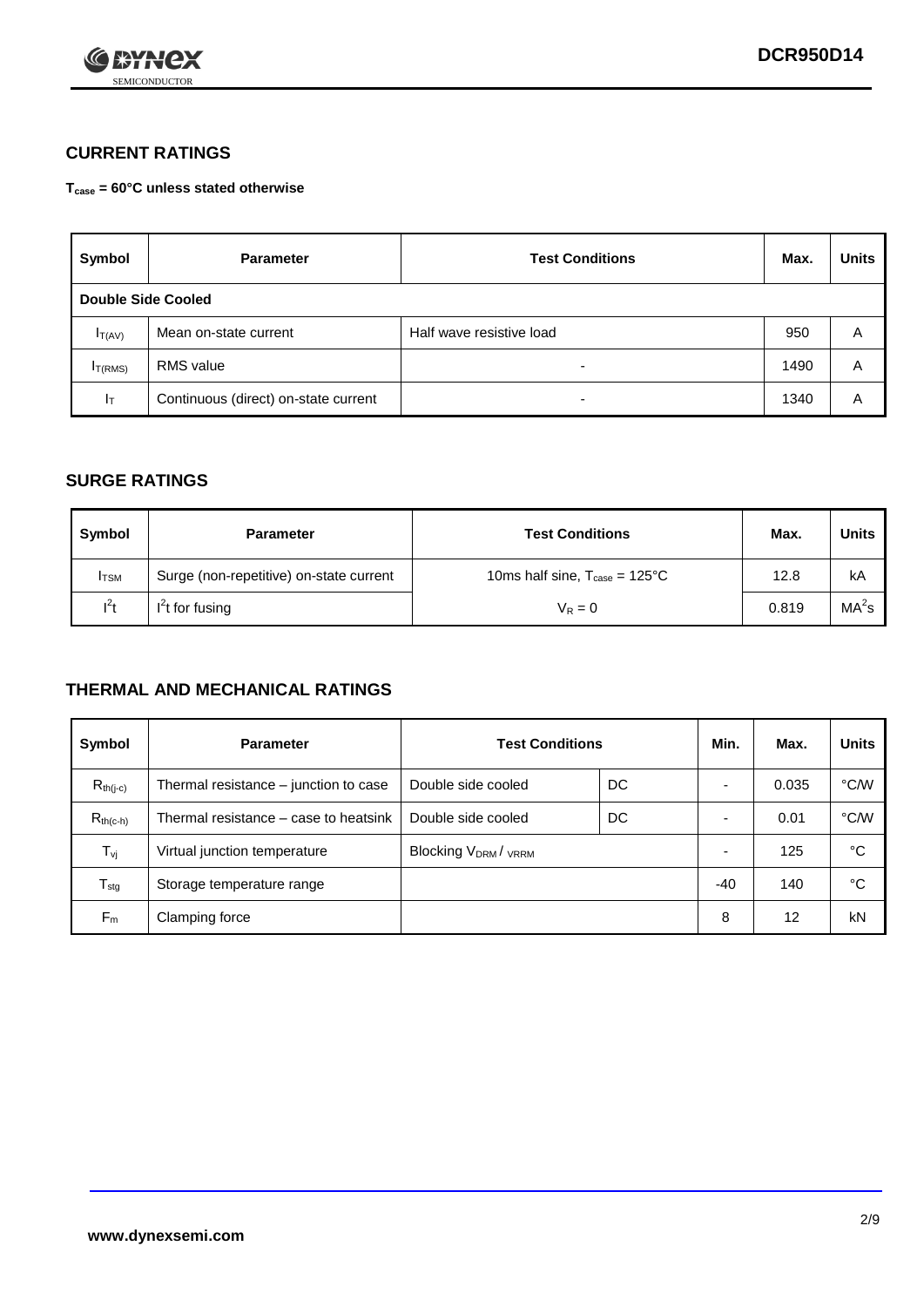

# **DYNAMIC CHARACTERISTICS**

| <b>Symbol</b>          | <b>Parameter</b>                              | <b>Test Conditions</b>                                                       |                 | Min.                     | Max.                     | <b>Units</b> |
|------------------------|-----------------------------------------------|------------------------------------------------------------------------------|-----------------|--------------------------|--------------------------|--------------|
| <b>IRRM</b> /IDRM      | Peak reverse and off-state current            | At $V_{RRM}/V_{DRM}$ , $T_{case} = 125^{\circ}C$                             |                 | L,                       | 50                       | mA           |
| dV/dt                  | Max. linear rate of rise of off-state voltage | To 67% $V_{DRM}$ , T <sub>i</sub> = 125°C, gate open                         |                 | 1000                     | $\overline{\phantom{a}}$ | $V/\mu s$    |
| dl/dt                  | Rate of rise of on-state current              | From 67% $V_{DRM}$ to 1000A                                                  | Repetitive 50Hz | $\overline{\phantom{a}}$ | 200                      | $A/\mu s$    |
|                        |                                               | Gate source 30V, 10 $\Omega$ ,                                               | Non-repetitive  | ٠                        | 1000                     | $A/\mu s$    |
|                        |                                               | $t_r$ < 0.5µs, $T_i$ = 125°C                                                 |                 |                          |                          |              |
| $V_T$                  | On-state voltage                              | $I_T = 1500A$ , $T_{case} = 125^{\circ}C$                                    |                 |                          | 1.45                     | $\vee$       |
| $V_{T(TO)}$            | Threshold voltage                             | $T_{\text{case}} = 125^{\circ}C$                                             |                 | $\overline{\phantom{a}}$ | 0.87                     | $\vee$       |
| $r_{\text{T}}$         | On-state slope resistance                     | $T_{\text{case}} = 125^{\circ}C$                                             |                 | $\overline{\phantom{a}}$ | 0.382                    | $m\Omega$    |
| $t_{\rm gd}$           | Delay time                                    | $V_D = 67\%$ V <sub>DRM</sub> , gate source 30V, 10 $\Omega$                 |                 | ÷                        | 3.0                      | μs           |
|                        |                                               | $t_r = 0.5 \mu s$ , $T_i = 25^{\circ}C$                                      |                 |                          |                          |              |
| $t_{q}$                | Turn-off time                                 | $T_i$ = 125°C, $V_R$ = 100V, dl/dt = 10A/µs,                                 |                 | ÷,                       | 150                      | μs           |
|                        |                                               | $dV_{DR}/dt = 20V/\mu s$ linear to 67% $V_{DRM}$                             |                 |                          |                          |              |
| $Q_S$                  | Stored charge                                 | $I_T = 1000A$ , tp = 1000us, $T_i = 125^{\circ}C$ ,<br>$dl/dt = 10A/\mu s$ , |                 |                          | 1500                     | $\mu$ C      |
| <b>I</b> <sub>RR</sub> | Reverse recovery current                      |                                                                              |                 |                          | 100                      | Α            |
| IL.                    | Latching current                              | $T_i = 25^{\circ}C$ ,                                                        |                 |                          | $\mathbf{1}$             | Α            |
| Iн                     | Holding current                               | $T_i = 25^{\circ}C$ ,                                                        |                 |                          | 200                      | mA           |

# **GATE TRIGGER CHARACTERISTICS AND RATINGS**

| Symbol          | <b>Parameter</b>         | <b>Test Conditions</b>                |     | Units |
|-----------------|--------------------------|---------------------------------------|-----|-------|
| V <sub>GT</sub> | Gate trigger voltage     | $V_{DRM}$ = 5V, $T_{case}$ = 25°C     | 3   | V     |
| $V_{GD}$        | Gate non-trigger voltage | At 40% $V_{DRM}$ , $T_{case}$ = 125°C | TBD | V     |
| Iст             | Gate trigger current     | $V_{DRM}$ = 5V, $T_{case}$ = 25°C     | 300 | mA    |
| <b>I</b> GD     | Gate non-trigger current | At 40% $V_{DRM}$ , $T_{case}$ = 125°C | TBD | mA    |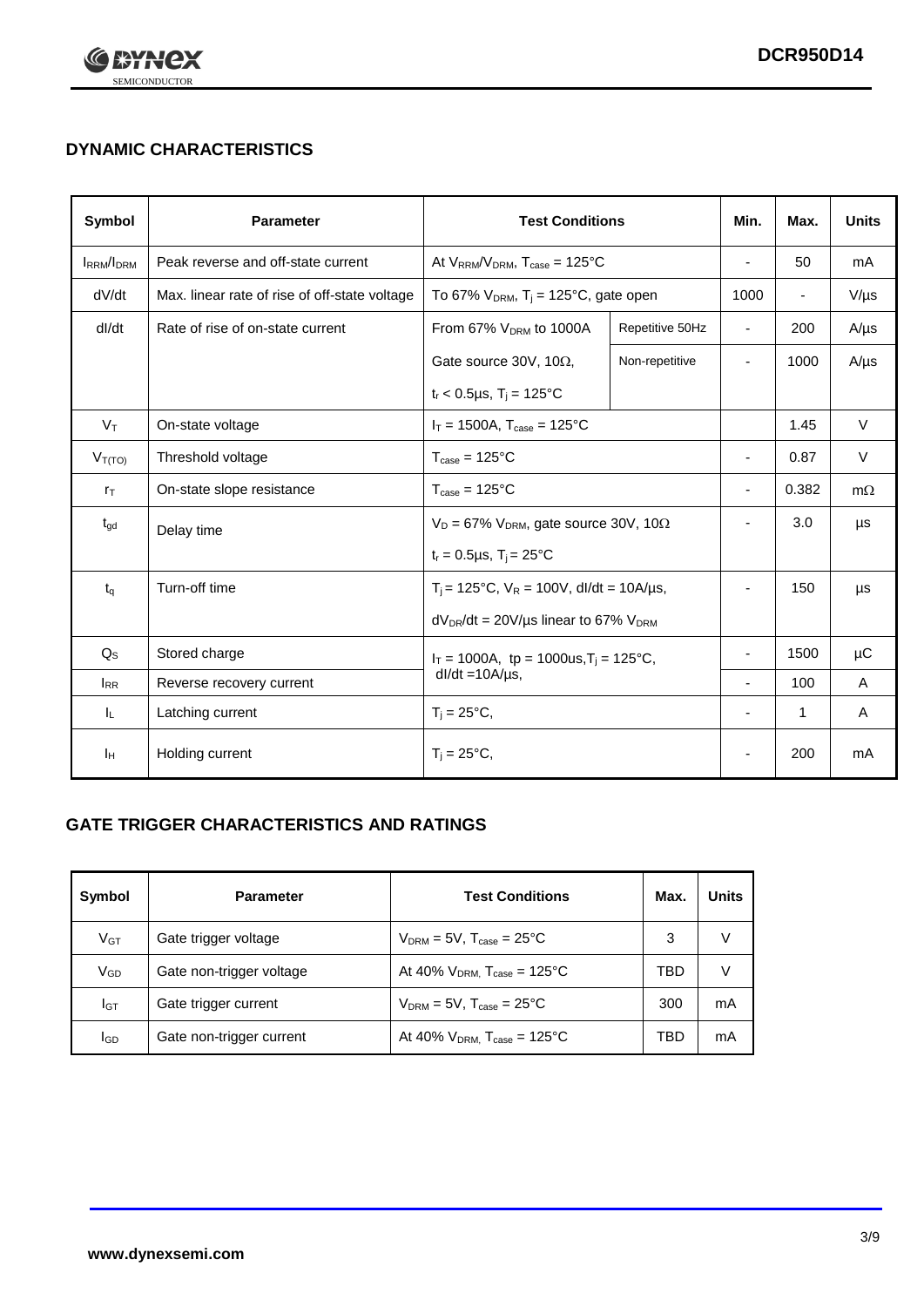

# **CURVES**



**Fig.2 Maximum &minimum on-state characteristics**



**Fig.3 Maximum (limit) transient thermal impedance – junction to case (°C/W)**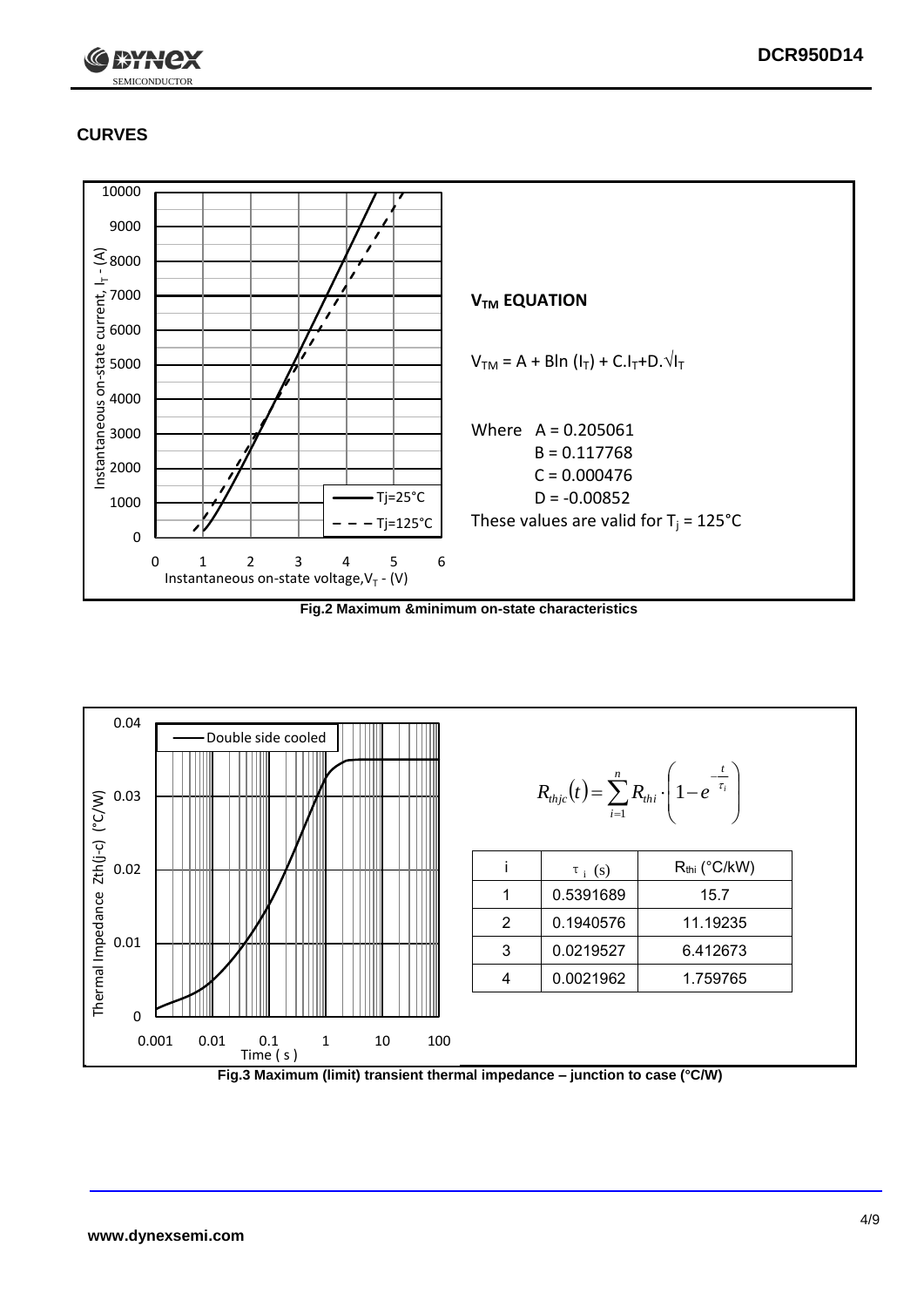



**double side cooled – rectangular wave**

**Fig.7 On-state power dissipation – rectangular wave**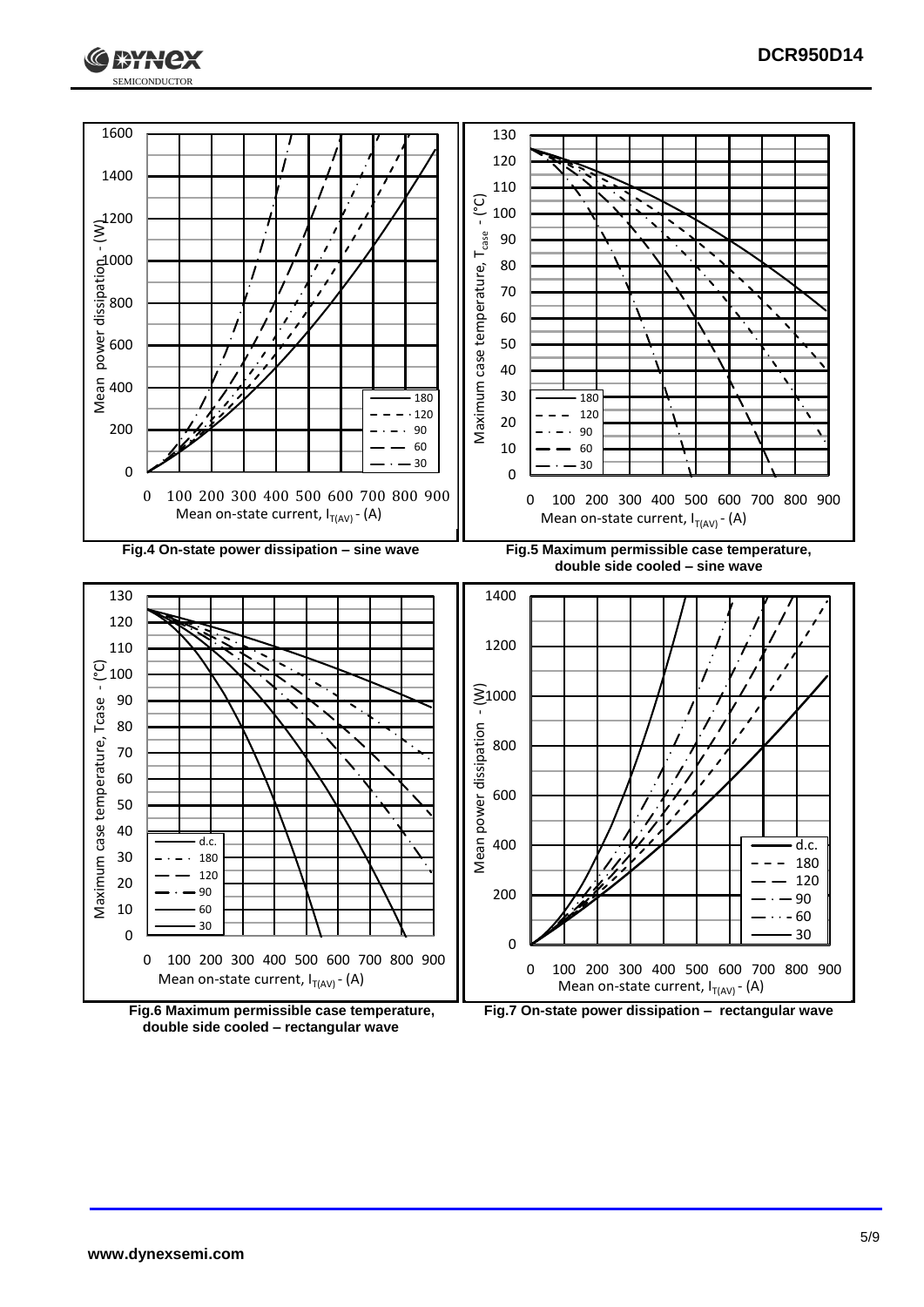![](_page_5_Picture_0.jpeg)

![](_page_5_Figure_1.jpeg)

 $1*Y$ 

ex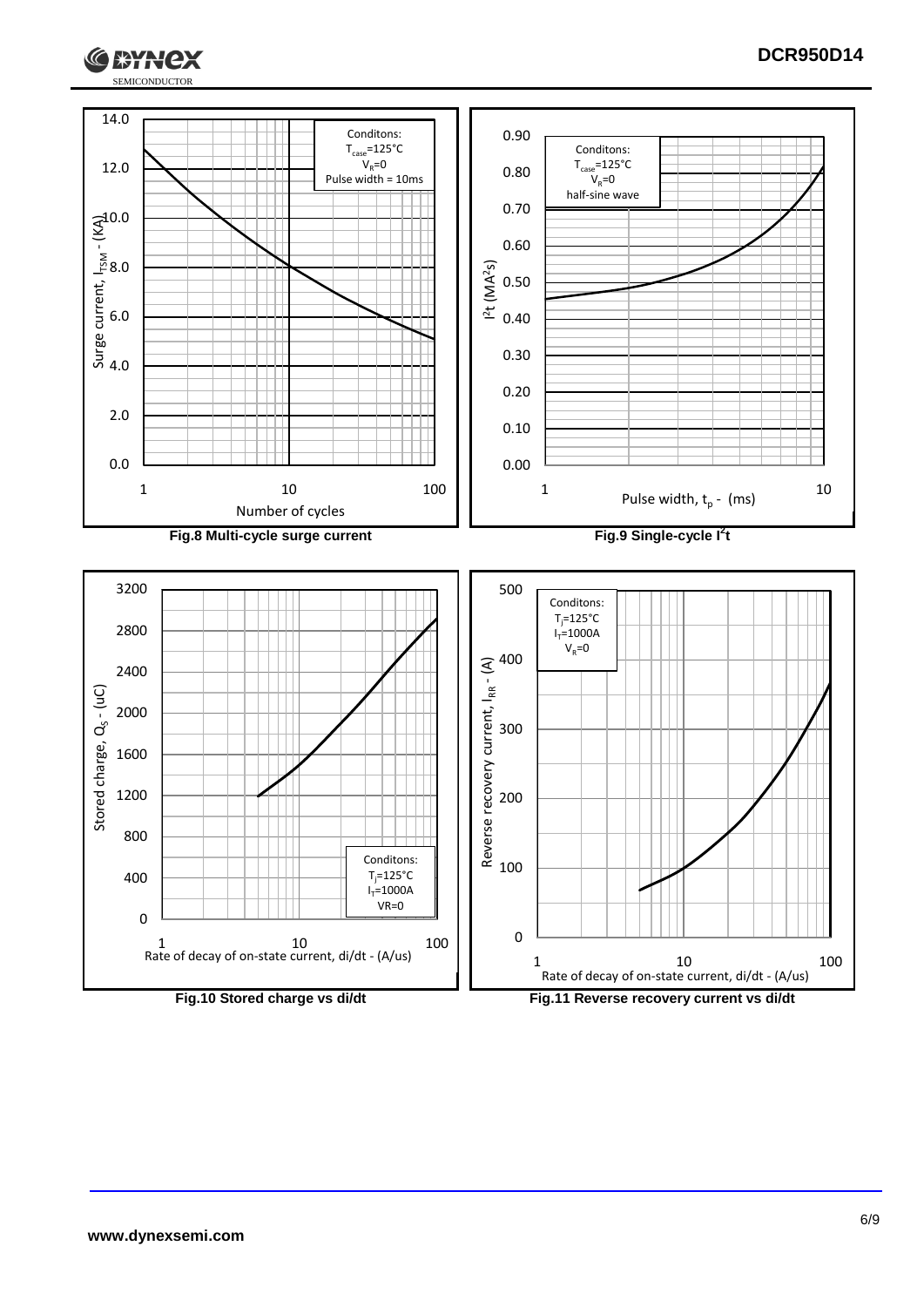![](_page_6_Picture_0.jpeg)

**Fig.12 Gate characteristics**

![](_page_6_Figure_2.jpeg)

**Fig.13 Gate characteristics**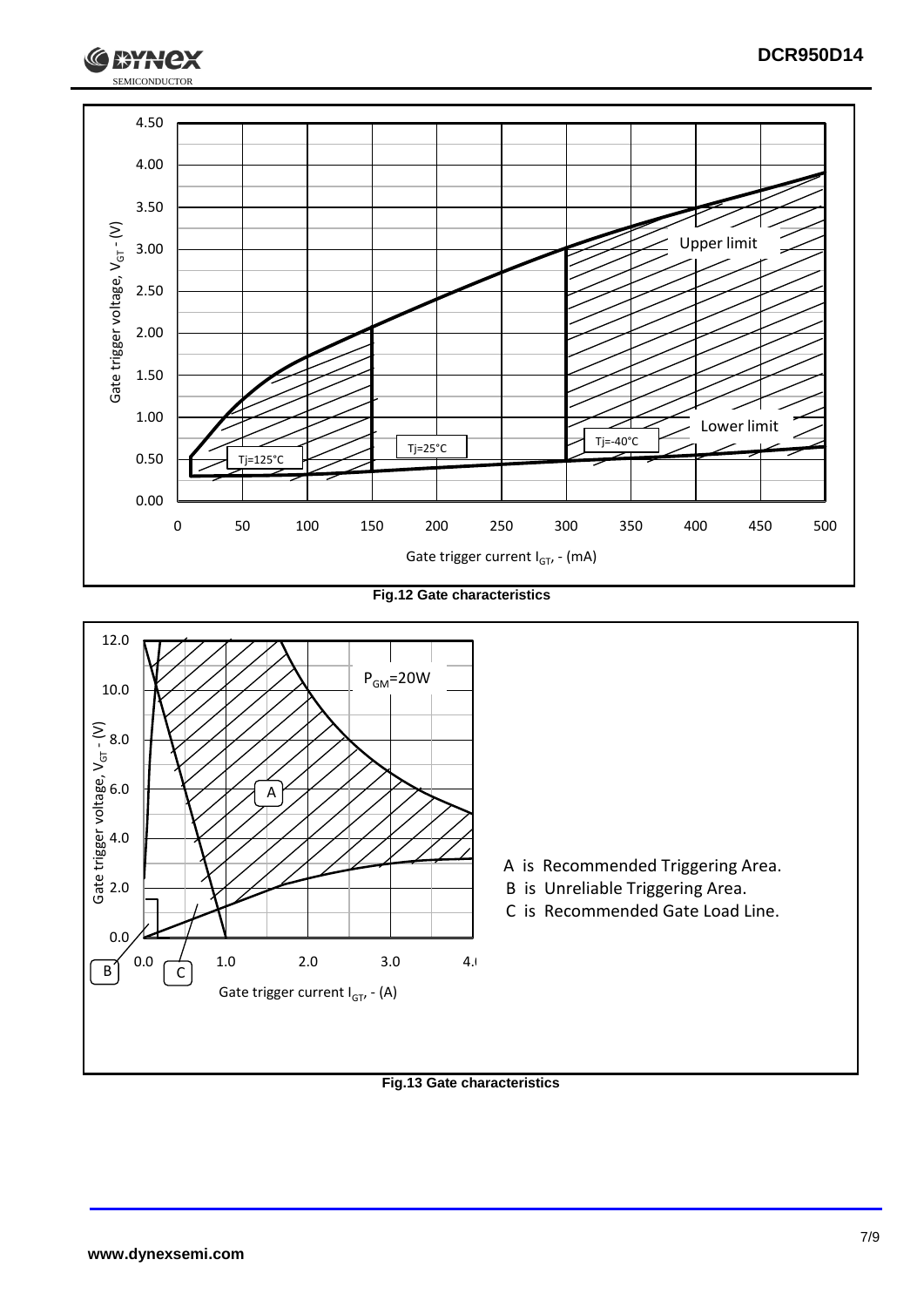![](_page_7_Picture_1.jpeg)

# **PACKAGE DETAILS**

For further package information, please contact Customer Services. All dimensions in mm, unless stated otherwise. DO NOT SCALE.

![](_page_7_Figure_4.jpeg)

**Fig.14 Package outline**